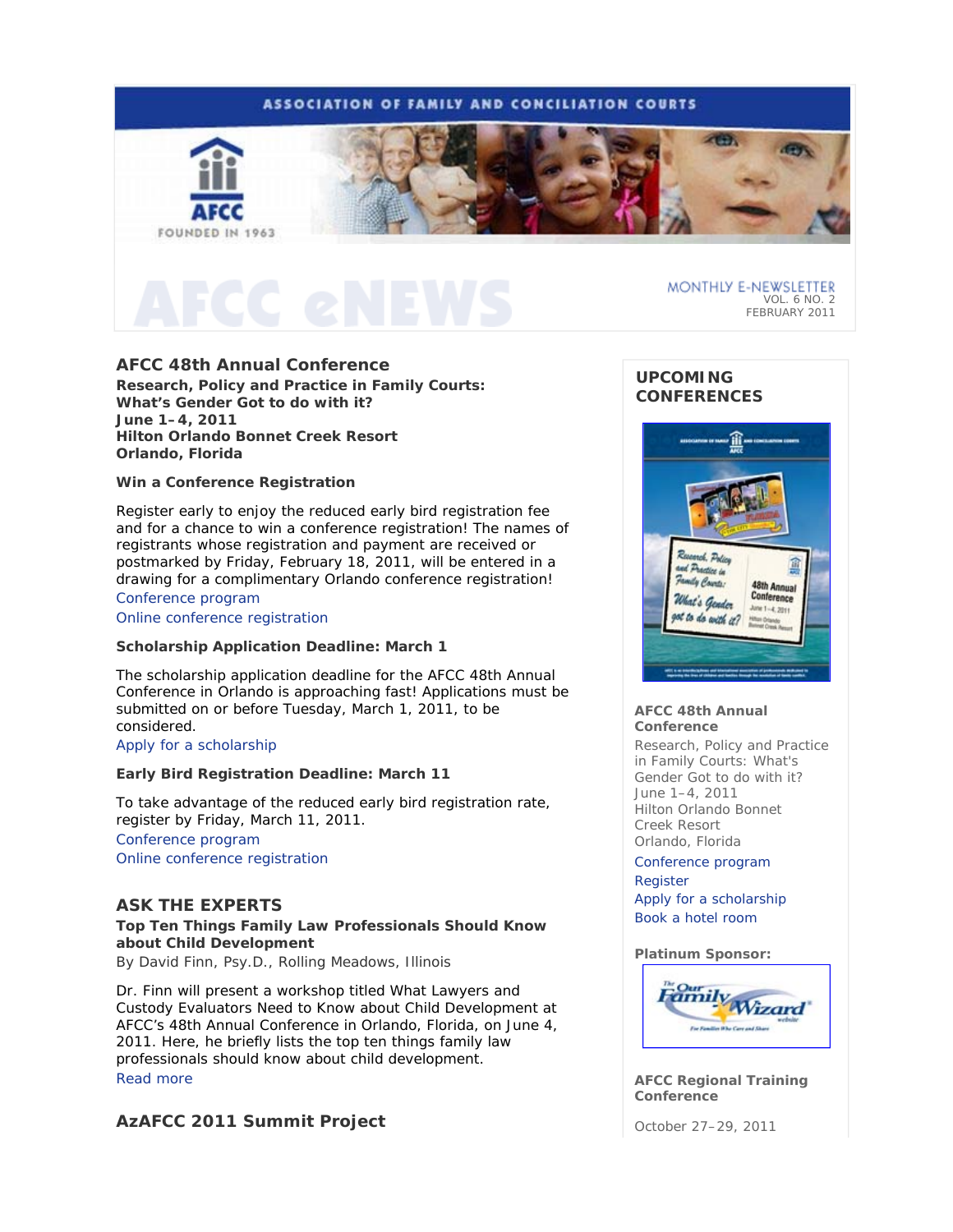## **Parenting Communication Resources in High-Conflict Cases**

The Arizona Chapter of AFCC has written a ready-to-use guide for professionals who work with high conflict cases, suggesting methods of communication between parents. This is their first annual Summit Project, designed to address a core issue that arises in the family law arena.

# Read the guide

# **Call for Presenters AFCC Regional Training Conference** *Working with High Conflict and Violent Families: A Race with No Winners*

The Call for Presenters is available for the AFCC Regional Training Conference, October 27–29, 2011, at the Hyatt Regency Indianapolis, in Indianapolis, Indiana. All proposals must be submitted using the online form and are due May 16, 2011. Call for Presenters

# Submit a proposal

# **FEATURED PROGRAM**

*Next Step*  **An innovative program in Florida for teens aging out of the foster care system** 

Magistrate Susan Maulucci, Family Division Magistrate in Florida's 12th Judicial Circuit, developed a mentoring program for teens aging out of the foster care system in Manatee, Sarasota and DeSoto counties. The program, named *Next Step,*  includes a mentoring program, a tutoring program, and serves as a network for teens to obtain a variety of resources. Read more

*Magistrate Maulucci, with Christopher Cain Blackwell, will present a workshop titled* Connecting Youth Aging Out of Foster Care to the Community: Turning an Idea into Social Action, *at AFCC's 48th Annual Conference in Orlando, Florida, on June 4, 2011.*

# **FEATURED BLOGS**

**Rebecca Stahl**, a lawyer and certified yoga instructor from Queen Creek, Arizona, currently a Fulbright Fellow in New Zealand, maintains a blog called *Is Yoga Legal?*

**Richard Warshak**, a psychologist and author from Dallas, Texas, writes a blog called *Plutoverse*.

If you are an AFCC member who blogs, please send a link to Leslye Hunter at lhunter@afccnet.org for possible future inclusion. All opinions in these blogs are those of the blogger. The views and opinions expressed in featured blogs do not necessarily represent those of AFCC.

# **FEATURED ARTICLE**

**Acting Out: What Mediators Can Do To Help Parties Stop Reliving The Past And Start Working Together** 

*By Miriam L. Zimmerman, courtesy of Mediate.com* 

Hyatt Regency Indianapolis Indianapolis, Indiana

Call for Presenters Submit a proposal

## **AFCC 49th Annual**

**Conference** June 6–9, 2012 Hyatt Regency Chicago Chicago, Illinois

## **AFCC 50th Annual**

**Conference** May 29–June 1, 2013 J.W. Marriott Los Angeles at L.A. Live Los Angeles, California

### **Missouri Chapter Annual Conference**

*Working with High Conflict Parents: Approaches for Clients Even a Mother Can't Love*  March 3–4, 2011 Sheraton St. Louis City Center St. Louis, Missouri More Information

#### **Florida Chapter Regional Training Conference**

*From Our Diversity We are Strengthened* March 4, 2011 The Children's Board of Hillsborough County Tampa, Florida More Information

## **Keeping Parenting**

**Coordinating Cases on Track: Advanced Concepts and Case Management Strategies**  *Matthew J. Sullivan, Ph.D.*

June 20–21, 2011 Chicago, Illinois

**Children and Divorce: The Voice of the Child and Interventions When Children Resist Parental Contact**  *Barbara Jo Fidler, Ph.D., AccFM*

June 22–23, 2011 Chicago, Illinois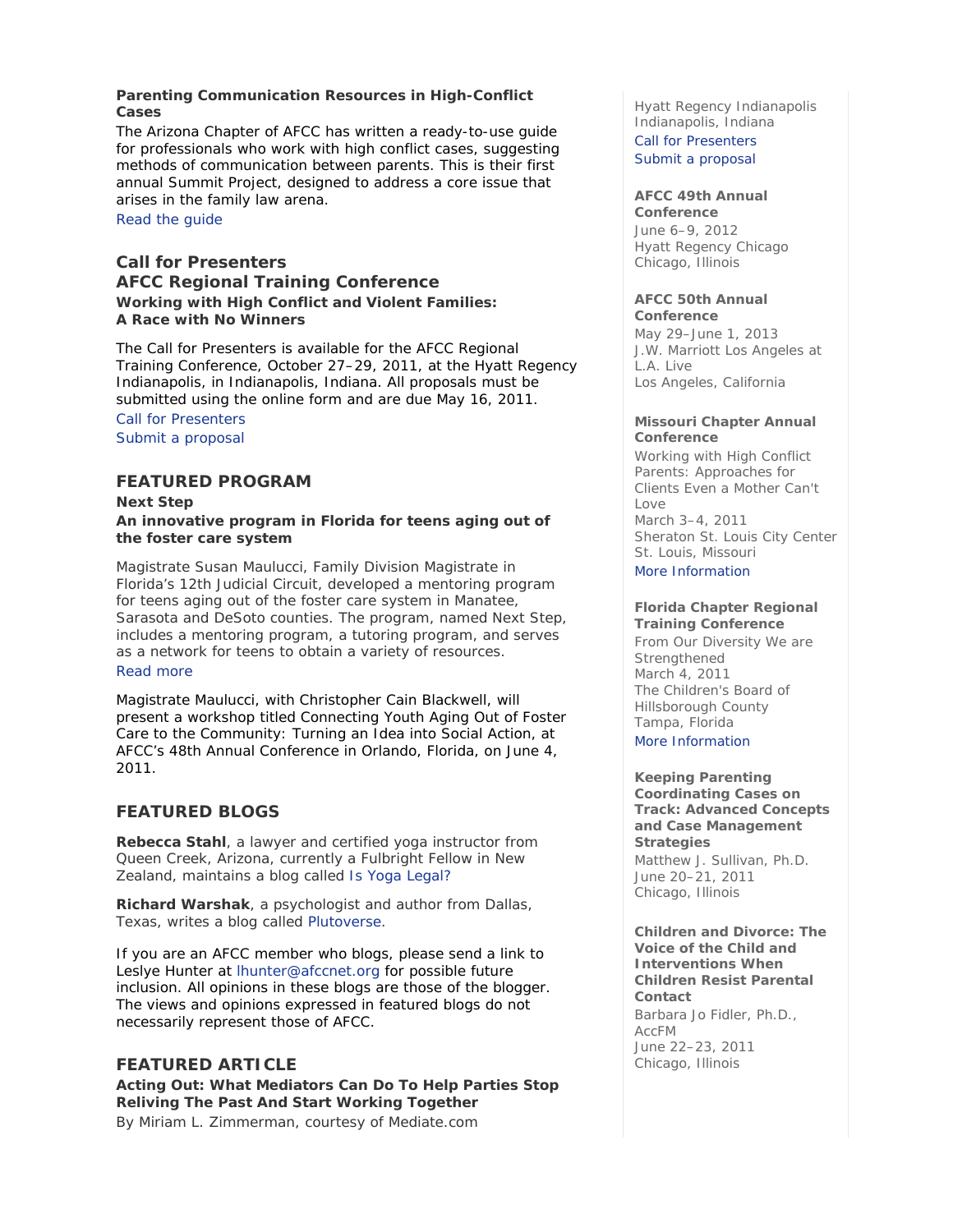This article will help mediators preempt client acting-out behavior by systematic strategies employing business methods and communication techniques to help clients begin creating a better future instead of invoking a dysfunctional past. Read more

# **FEATURED RESEARCH**

**Court-Connected Settlement Procedures: Mediation and Judicial Settlement Conferences**  *Courtesy of Court ADR Connection* 

Lawyers surveyed in Ohio demonstrated a preference for mediation conducted by staff mediators over judicial settlement conferences and mediation conducted by volunteer mediators. Read more

# **AFCC Award nominations**

Nominations must be received or postmarked on or before Tuesday, **March 15, 2011**, for three awards to be presented at the Awards Luncheon as part of the AFCC 48th Annual Conference in Orlando. Please review the award criteria and take a moment to consider whether a friend, colleague, or program deserves extra recognition this year! At this time, the AFCC Awards Committee is accepting nominations for the following awards:

Read about the awards here

# **Conference of Interest**

## **ABA Section of Dispute Resolution**

13th Annual Spring Conference April 13–16, 2011 Sheraton Denver Downtown Denver, Colorado Conference brochure

# **FAMILY LAW IN THE NEWS**

# **For Some Couples, Economic Indicators Say Split**

*By Jennifer Ludden, courtesy of Morning Edition, NPR.org* 

The United States divorce rate, which dipped during the recession, appears to be on the rebound. Divorce is expensive and it's hard to split assets when you can't sell a home. But now, divorce lawyers say that's changing.

Read more

## **Child Custody Law in Pennsylvania New this Month**

*By Amaris Elliot-Engel, The Legal Intelligencer, courtesy of Post-Gazette.com* 

Pennsylvania's child custody law is changing this month, bringing the state statute "into the 21st century" after a decade-long reform process. As many family lawyers are celebrating the codification of custody law, there are also concerns that some parts of the new framework could result in unfunded state mandates.

Read more

# **JOIN AFCC**

Are you a member? Join or Renew

AFCC offers member benefits that promote excellence in practice. View member benefits

**ABOUT AFCC eNEWS**

*AFCC eNEWS* is a monthly e-newsletter published by the Association of Family and Conciliation Courts (AFCC). *AFCC eNEWS* provides professionals with time sensitive and up-to-date topics including practice tips, research innovations and international news. Readers are welcome to forward this e-newsletter to interested colleagues.

AFCC eNEWS archive

## **Website Version:**

If you are having trouble viewing this email correctly, please view the website version by clicking here.

### **Editor:**

Leslye Hunter editor@afccnet.org.

AFCC welcomes your comments, questions or feedback. Please email the editor by clicking here.

# **EMAIL UPDATE**

Subscribe, Unsubscribe or Update Your Email Address AFCC will never share, distribute or publicize your email address.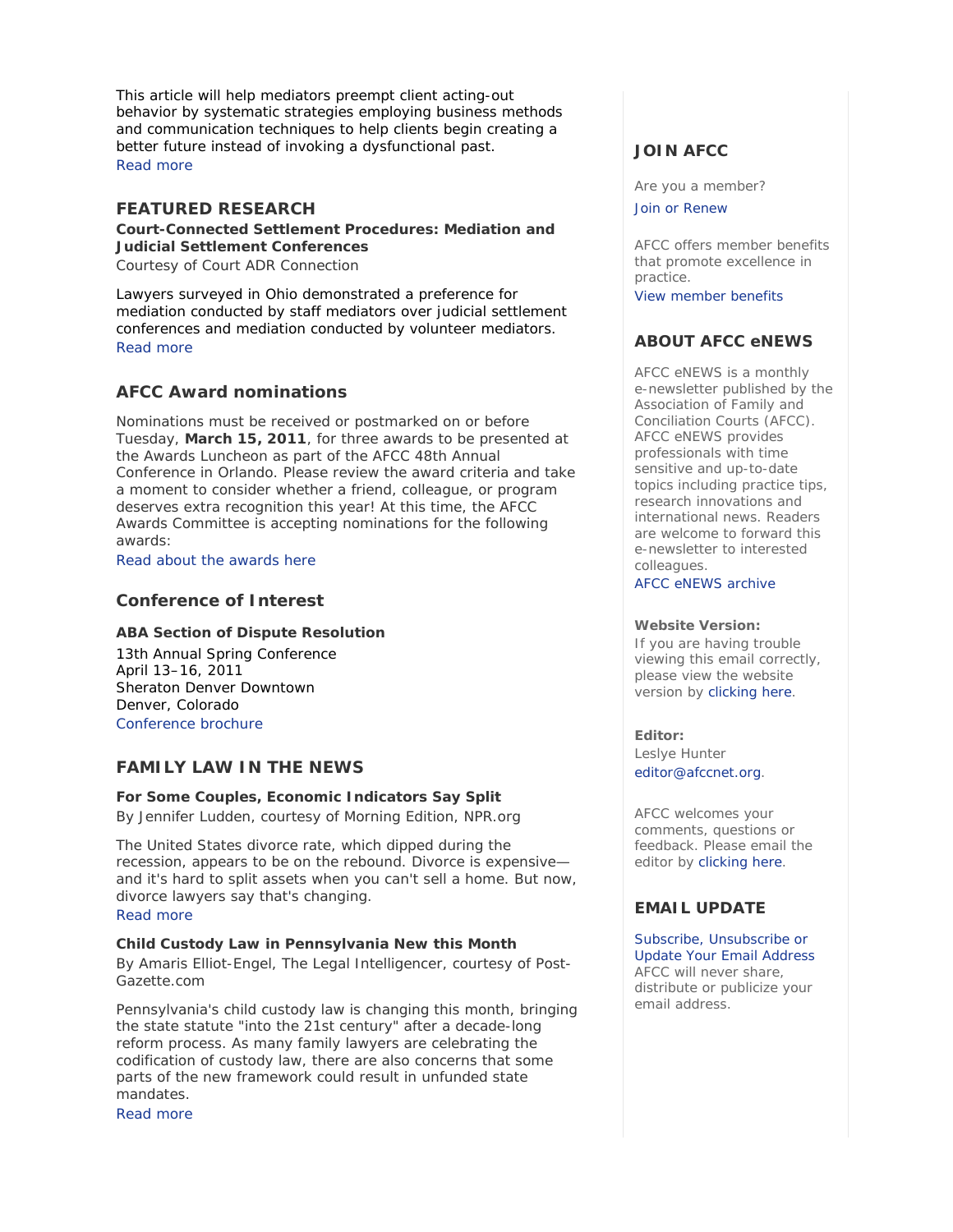# **Surrogacy Law: Connecticut Gives Non-Genetic Parents Legal Rights**

*By Susan Donaldson James, courtesy of Courtesy of ABC NEWS/Health* 

During a two year legal battle, Anthony and Shawn Raftopol, Americans who live in Holland, worried that only one of the men was the legal parent of their young twin boys. But the Connecticut Supreme Court ruled this week that Shawn Raftopol, 40, has parenting rights, even though he is not the biological father, because the couple had a valid surrogacy agreement. Read more



Follow AFCC on Facebook! Click here



Professionals dedicated to improving the lives of children and families through the resolution of family conflict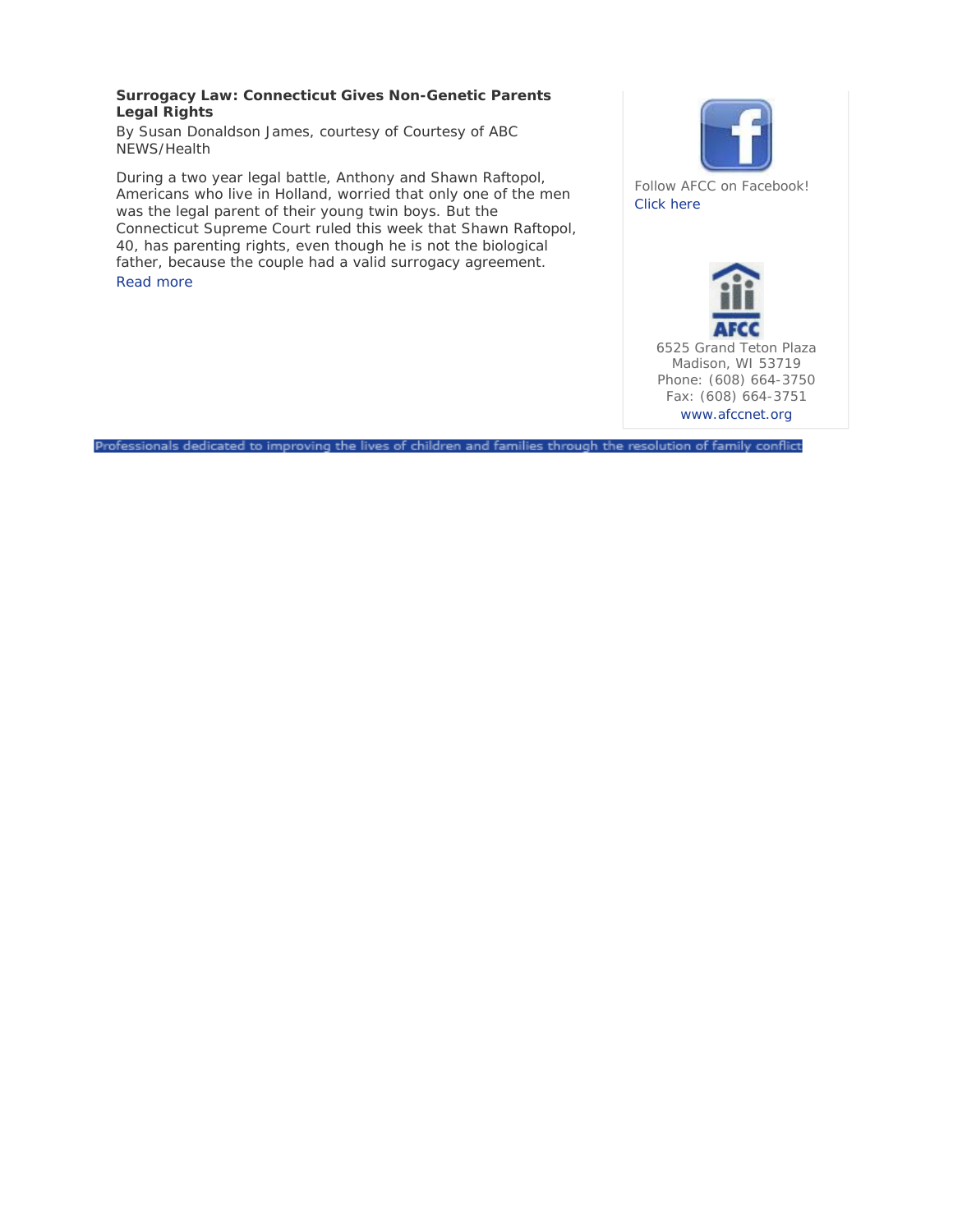



## **MEMBER CENTER**

## **ASK THE EXPERTS**

#### **Top Ten Things Family Law Professionals Should Know about Child Development**

*By David Finn, Psy.D., Rolling Meadows, Illinois*

#### **1. Children are hearty**

Ok, admittedly not a scientific lead off, but one that addresses something most of us forget in child custody cases—common sense! Most children are handed from one relative to the next shortly after birth and after a short maternity leave, most are bundled up for daycare within weeks of returning home. The idea that we must build cocoons around very young children of divorcing parents and restrict their contact to one primary caregiver is inconsistent with the experiences of most children.

#### **2. Children can sleep at Dad's house**

Assuming that both parents have been involved (versus paternity actions where one parent is a stranger to the child), sleeping at the non-residential parent's house (usually dad's) is fine. An important developmental task for very young children is to build trust, and having the experience of being rocked/soothed/cared for by both parents helps them to accomplish this task.

#### **3. Children can sleep at Dad's house (part 2)**

Back to common sense—children around the world are put down for naptime (and comforted when they awake) by their daycare providers. Children, from a young age, are shipped off to grandma's house when mom and dad want to get some sleep. The idea that young children of divorce will be traumatized by a night at dad's house, again, is inconsistent with the experience of most children.

#### **4. Children are traumatized by traumatic events**

Seeing both parents is not traumatic. Being abused is traumatic. Being withheld from a parent due to false accusations of abuse is also traumatic. If a child is being traumatized, the court should act immediately to provide that child safety and protection. If not, the child deserves to have quality time with both parents.

### **5. Children need predictability**

Young children (under 12 years old) are concrete thinkers. This is why they don't understand conceptual ideas such as "being good" or "clean your room." Very young children (under age 7) likewise don't understand "typical" parenting time allocations (once or twice weekly and every other weekend). These children benefit from parenting time plans that are regular and routine. Give them a calendar or chart in clear view with different colors for "days with mom" and "days with dad" to help them understand.

#### **6. Stress hurts children**

Children are neurologically and developmentally impacted by stress and tension from a very early (pre-verbal) age and possibly in-utero, as well. The court process accommodates the needs and rights of the parents to a greater degree than it does for children who are distressed and need help NOW. Work with your family court system to implement interventions for distressed children and parents while litigation is ongoing to facilitate

- **Family Court Review**
- **AFCC Conference Audio**
- **AFCC News**
- **Member Directory**
- **Member Resources**
- **Chapter Resources**

#### **AFCC HOME**